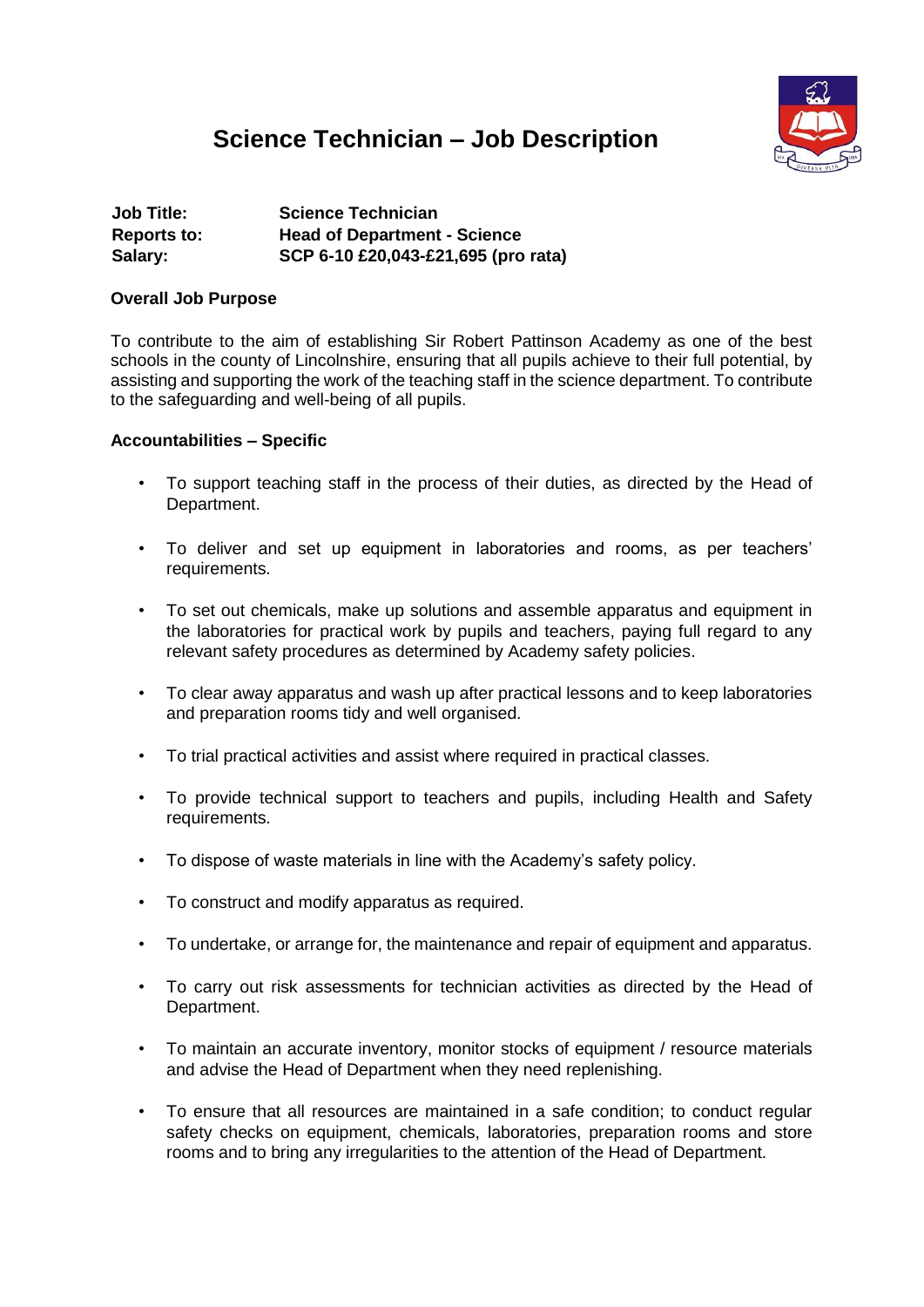- To ensure that all accidents are reported using the Academy's accident report form.
- To inform the Academy of any concerns regarding Health and Safety and safe working practices.
- To keep up to date with developments in practical science.
- To keep up to date with relevant Health and Safety requirements, ensure the Head of Department is informed and that documentation is altered.

#### **Accountabilities – Generic**

- Serve as a role model based on high standards and professional conduct.
- Be aware and comply with policies and procedures relating to equal opportunities, confidentiality and data protection, reporting all concerns to an appropriate person.
- To comply with the Academy's Code of Conduct.
- Maintain confidentiality in relation to all work undertaken.
- Contribute to the safeguarding and promotion of the welfare and personal care of children and young people and with regard to Child Protection procedures.
- Be aware of the responsibility for personal Health, Safety and Welfare and that of others who may be affected by your actions or inactions.
- Co-operate with the employer on all issues to do with Health, Safety & Welfare.
- Undertake any necessary professional development.
- Carry out such duties as may be reasonably assigned by the Head Teacher.

This job description will be reviewed and updated regularly. It is not a comprehensive statement of procedures and tasks, but sets out the main expectations of the Academy in relation to the post holder's professional responsibilities and duties. Specific elements of this job description and changes to it may be subject to future negotiation between the post holder and the Head of Department and Head Teacher.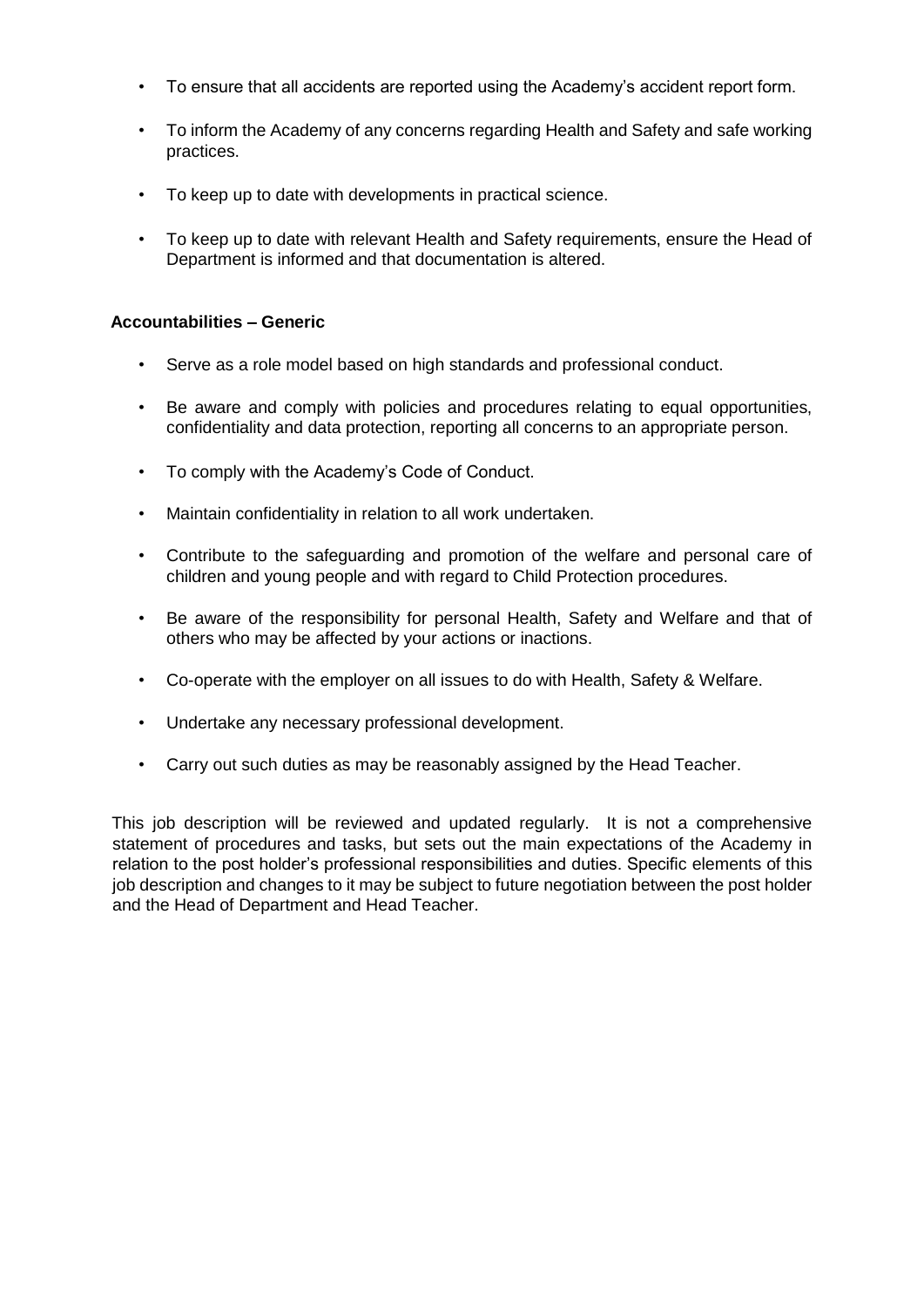# **Science Technician – Person Specification**

## **A. Qualifications**

|                                             | <b>Essential</b> | <b>Desirable</b> |
|---------------------------------------------|------------------|------------------|
| GCSEs (grades A-C) in English,<br>and Maths |                  |                  |
| A level / BTec / level 3                    |                  |                  |
| qualification in Science                    |                  |                  |
| Degree in Science                           |                  |                  |
| First Aid qualification                     |                  |                  |
| Right to work in the UK                     | χ                |                  |

### **B. Experience, Skills & Competencies**

|                                   | <b>Essential</b> | <b>Desirable</b> |
|-----------------------------------|------------------|------------------|
| Experience of working as a        |                  |                  |
| science technician                | X                |                  |
| Experience of working in a        |                  | X                |
| school                            |                  |                  |
| Ability to prepare chemicals,     | X                |                  |
| materials and equipment for       |                  |                  |
| practical lessons                 |                  |                  |
| Ability to manage stock           | X                |                  |
| Ability to identify and deal with | X                |                  |
| hazards and risks                 |                  |                  |
| Able to maintain accurate and     | X                |                  |
| timely records                    |                  |                  |
| Problem solving skills            | X                |                  |
| Good written and oral             | X                |                  |
| communication skills              |                  |                  |
| Competent in the use of           | X                |                  |
| Microsoft Office packages         |                  |                  |
| Good numeracy skills              | X                |                  |
| Good organisation skills,         | X                |                  |
| including time management         |                  |                  |
| Experience of working as a        |                  | X                |
| team member                       |                  |                  |
| Ability to work without           | X                |                  |
| supervision                       |                  |                  |
| Ability to relate well to adults  | X                |                  |
| and children                      |                  |                  |